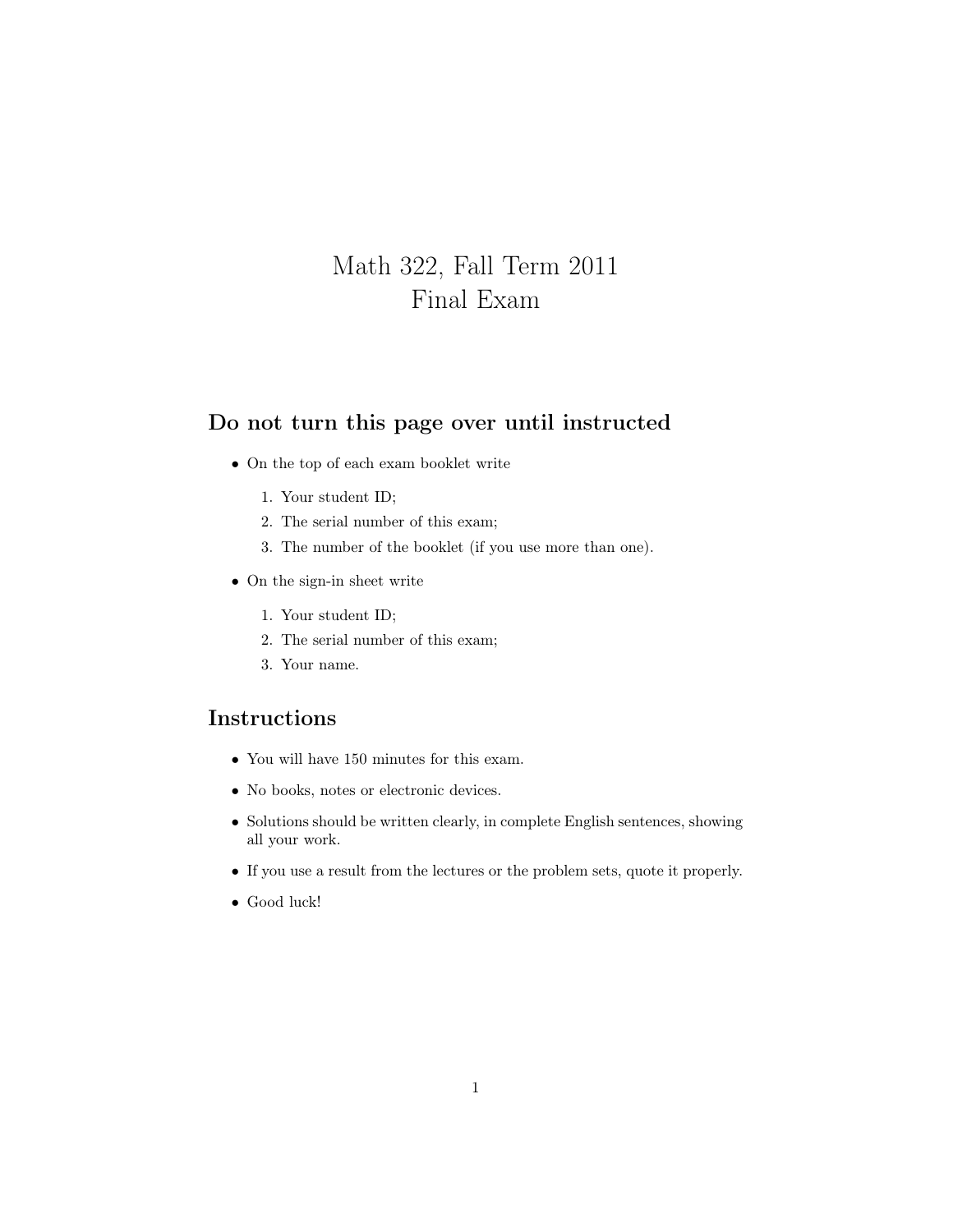- 1. [8+6+6=20pts]
- (a) Define the sign of an element in  $S_n$  and the alternating group  $A_n$ . Determine the sign of  $\sigma = (1\,2\,3\,4\,5)$  in  $S_8$  and the sign of a cycle of type  $(3,4,5)$  in  $S_{12}$ .
- (b) For  $n > 2$ , prove that the centre of  $S_n$  is trivial.
- (c) Write an element in  $S_4$  of cycle type  $(2, 2)$  and determine the number of elements in its conjugacy class.
- 2.  $[7+8+5=20 \text{pts}]$
- (a) Write down the class equation of a group and use it to show that a finite group of order  $p^n$ ,  $p$  a prime, has non-trivial centre.
- (b) Show that any group of order 45 is abelian and any group of order 33 is cyclic.
- (c) Classify the possible abelian groups of order 792.
- 3. [8+8+6=22pts]
- (a) Prove that  $f(x) = x^4 + 2x + 2$  is irreducible over Q. Define a prime ideal and maximal ideal in a ring  $R$  and give an example of a non-zero prime ideal in  $\mathbb{Z}[x]$ .
- (b) Is 13 a prime in  $\mathbb{Z}[i]$ ? Justify your answer. Show that any ideal in  $\mathbb{Z}[i]$ contains a positive integer.
- (c) If  $f : R \to S$  is a ring homomorphism between commutative rings show that  $f^{-1}(P)$  is a prime ideal in R whenever P is a prime ideal in S.
- 4. [10+6+6=22pts]
- (a) Show that  $f(x) = x^3 + 2x + 2$  is irreducible in  $\mathbb{F}_3[x]$  ( $\mathbb{F}_3$  is the finite field with three elements) and use this fact to construct a field with 27 elements that contains  $\mathbb{F}_3$ .
- (b) Consider the polynomial  $f(x) = (x^2 + 1)(x^2 2)$  over Q. Find a field extension of  $\mathbb Q$  where  $f(x)$  splits completely into linear factors. What is the degree of such a field extension?
- (c) Let  $E/F$  be a field extension. What does it mean to say that  $E/F$  is algebraic? Give a necessary and sufficient condition for an element  $\alpha$  in E to be algebraic over  $F$ . Give an example of a complex number which is not real and is algebraic over Q.
- 5. State whether the following are true or false with full justification [8x2=16pts]
- (a) If  $\tau$  is a cycle in  $S_n$  then  $\tau^2$  is also a cycle.